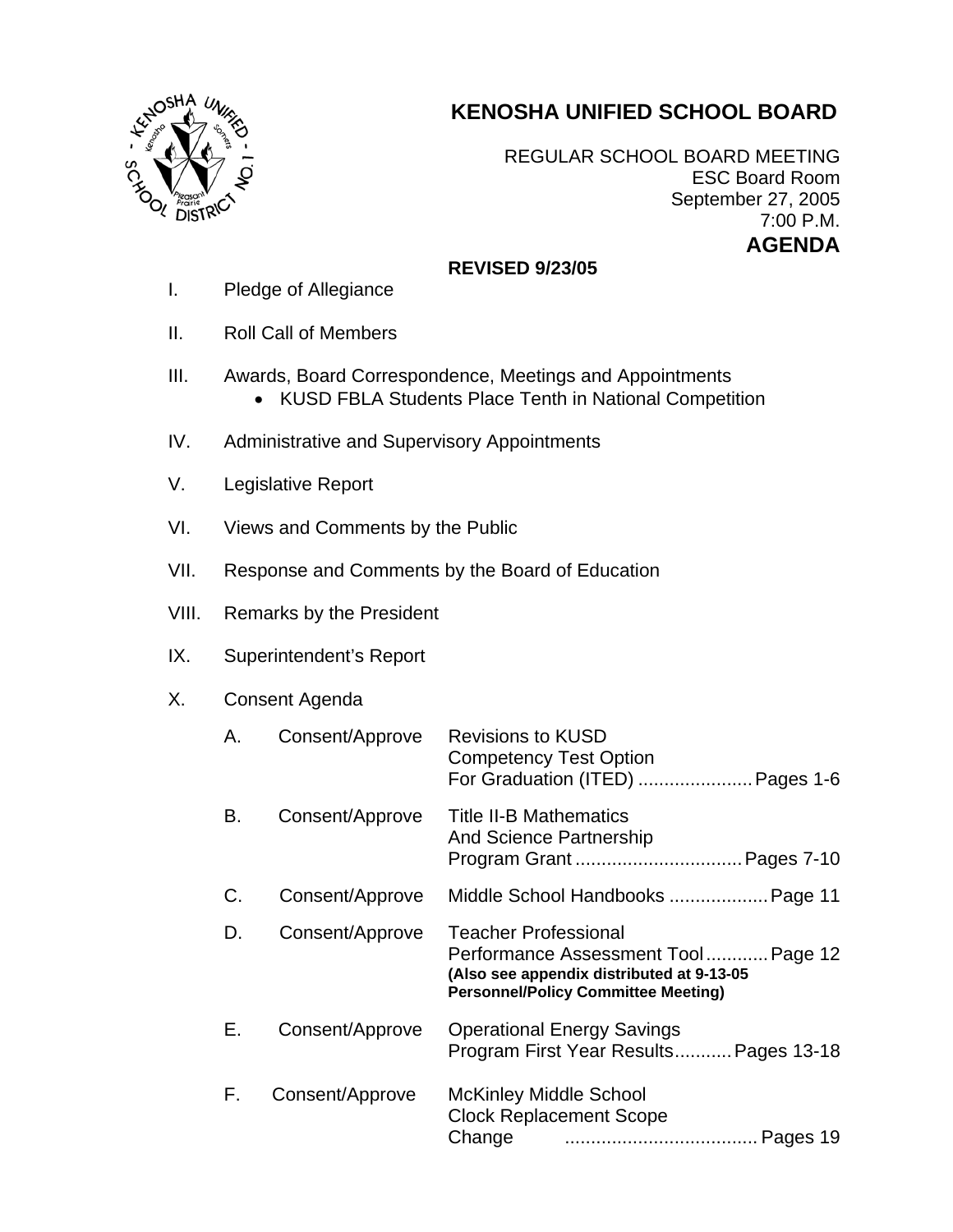X. Consent Agenda - Continued

|      | G. | Consent/Approve     | <b>Board of Education</b><br>Self-Assessment Policy Pages 20-23<br>(Second Reading)                                                                                                                                      |
|------|----|---------------------|--------------------------------------------------------------------------------------------------------------------------------------------------------------------------------------------------------------------------|
|      | Η. | Consent/Approve     |                                                                                                                                                                                                                          |
|      | I. | Consent/Approve     | Recommendations<br>Concerning Appointments,<br>Leaves of Absence,<br>Retirements and Resignations Page 25                                                                                                                |
|      | J. | Consent/Approve     | Minutes of:<br>Regular Meeting August 23, 2005<br>Special Meeting  September 12, 2005<br>September 13, 2005<br>September 19, 2005<br><b>Special Meetings and Exec Sessions:</b><br>August 23, 2005<br>September 13, 2005 |
|      | Κ. | Consent/Approve     | <b>Summary of Receipts, Wire</b><br>Transfers and Check Registers Pages 26-27                                                                                                                                            |
| XI.  |    | <b>Old Business</b> |                                                                                                                                                                                                                          |
|      | Α. | Discussion/Action   | <b>Draft Energy Management</b><br>Policy Changes Pages 28-33<br>(First Reading)                                                                                                                                          |
|      | В. | Discussion/Action   | Exchange of Old Bain<br>School Property to City of<br>Kenosha For Anderson<br><b>Park Field and Associated</b><br>Parking Lot                                                                                            |
|      | C. | Discussion/Action   | 2005-2006 Short Term                                                                                                                                                                                                     |
| XII. |    | <b>New Business</b> |                                                                                                                                                                                                                          |
|      | Α. | Discussion/Action   | <b>School Culture Survey</b><br>Instrument/Results Pages 36                                                                                                                                                              |

B. Discussion/Action Staffing Considerations